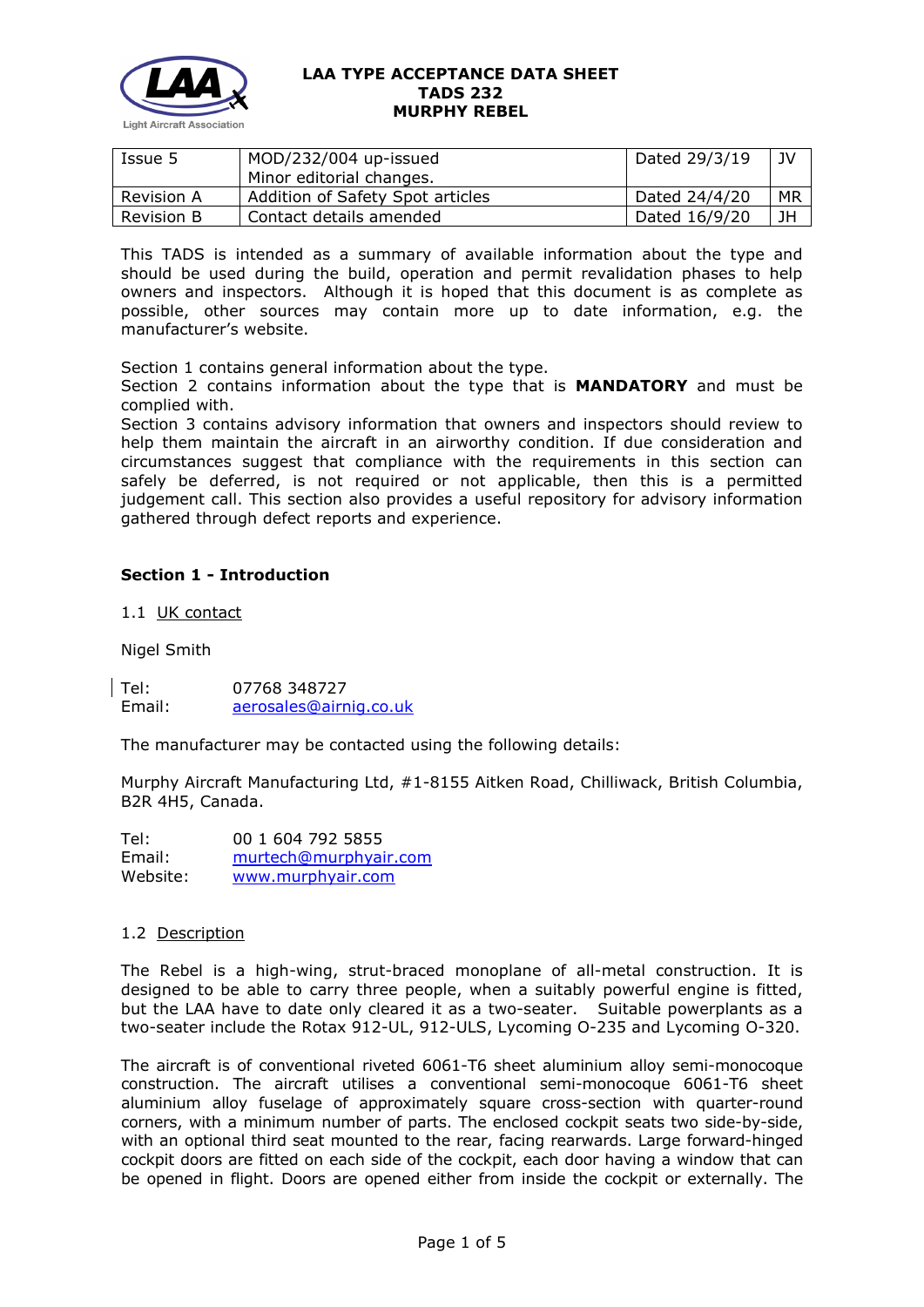

tailwheel undercarriage uses a tripod-type main gear using external bungees in tension to provide the springing, and is essentially identical to that used on the Renegade Spirit type aircraft also manufactured by Murphy. A steerable tailwheel is fitted to the cantilever steel rod tailspring. Independent wheel braking is available using toe operated hydraulic drum brakes. The wings are of conventional, three-spar, semi-monocoque riveted aluminium alloy construction, with a single streamlined aluminium alloy strut bracing each wing panel. Conventional ailerons and flaps of aluminium sheet construction, fabric covered, are fitted, operated by a system of pushrods, torque tubes and bellcranks. Lowering of the flaps also causes the ailerons to droop for increased flap effect, via a mixer system. Tail surfaces are of all metal construction, the tailplane being strut braced. The unbalanced elevators and rudder are cable operated.

Fuel is contained in two integral tanks within the inboard bays of the wing roots, gravity feeding to the engine driven fuel pump via a three-way selector valve. Sight tube type fuel gauges are fitted in each wing root.

The Rebel is an SEP Aeroplane, it cannot be cleared as a microlight. A lightweight variant of the Rebel, called the Maverick, is a microlight.

# **Section 2 – Mandatory information for owners, operators and inspectors**

# 2.1 Fast Build Kit 51% Compliance

The Rebel has only been cleared by the LAA as a slow-build kit which is supplied in the form of unassembled components. In this form it easily meets the 51% rule.

### 2.2 Build Manual

Supplied by Murphy with kit.

### 2.3 Build Inspections

Build inspection schedule 2 (metal aircraft). Inspector approval codes A-A, A-M or K. Inspector signing off final inspection also requires 'first flight' endorsement.

### 2.4 Flight Manual

Supplied by Murphy, can be downloaded from Murphy website (check website for current version).

[O-320 manual](http://www.lightaircraftassociation.co.uk/engineering/TADs/../_In%20draft/232%20Murphy%20Rebel/232/Rebfly320.pdf) version, at 25/11/11 [O-235 manual](http://www.lightaircraftassociation.co.uk/engineering/TADs/../_In%20draft/232%20Murphy%20Rebel/232/O-235manual.pdf) version, at 25/11/11

### 2.5 Mandatory Permit Directives

None applicable specifically to this aircraft type.

Also check the LAA website for MPDs that are non-type specific [\(TL2.22\)](http://www.lightaircraftassociation.co.uk/engineering/TechnicalLeaflets/Operating%20An%20Aircraft/TL%202.22%20non-type%20specific%20MPDs.pdf).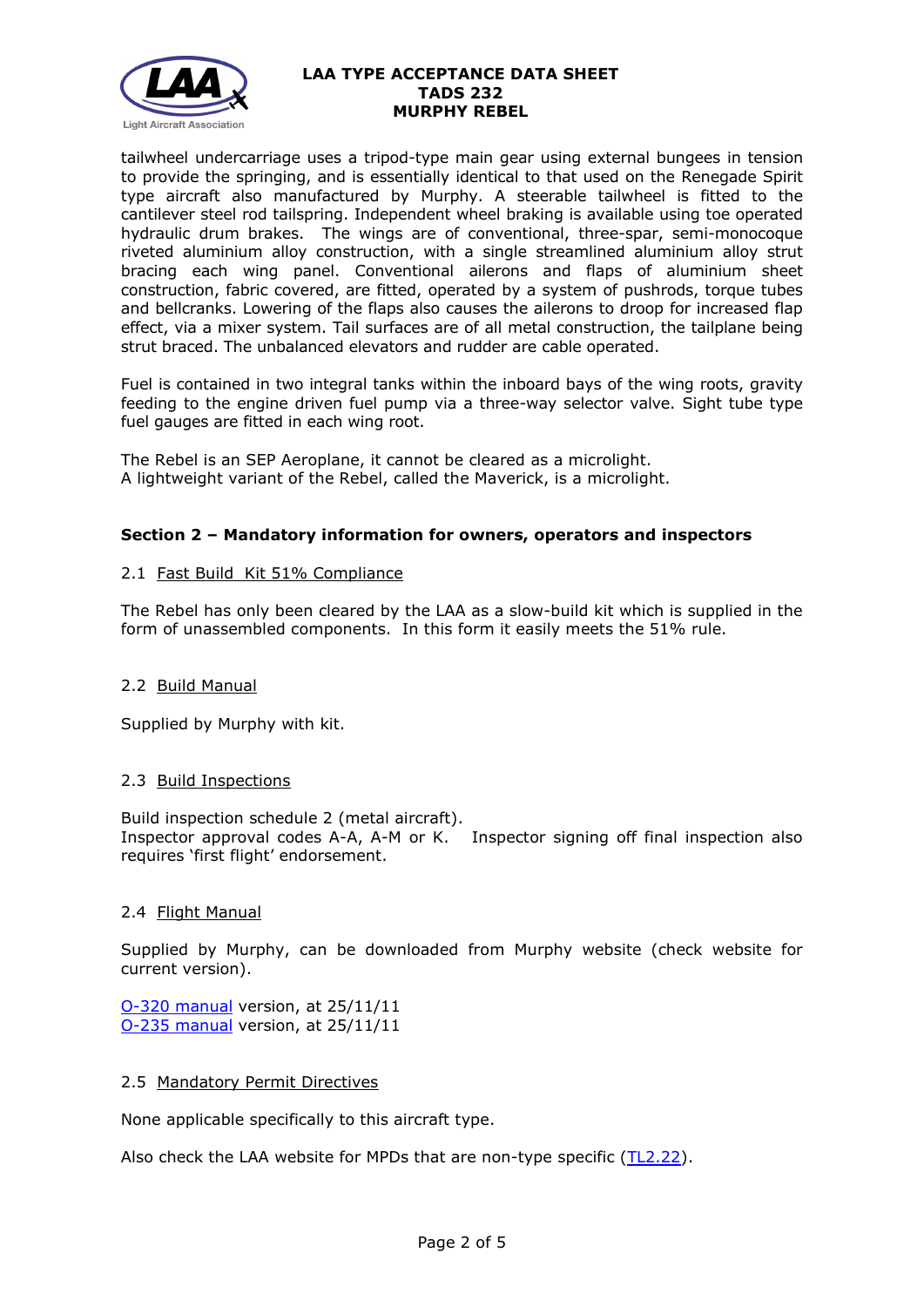

#### 2.6 LAA Required Modifications (including LAA issued AILs, SBs, etc)

| MOD/232/001         | Addition of elevator cable pulleys at rear of seat, replacing<br>fairleads (now included in latest kit) |  |  |
|---------------------|---------------------------------------------------------------------------------------------------------|--|--|
| MOD/232/002         | Extended pitot tube required if ASI readings inaccurate                                                 |  |  |
| MOD/232/003         | Reinforced vertical tailpost attachment                                                                 |  |  |
| MOD/232/004 issue 3 | Inspection of tailplane strut-ends for cracks (see also<br>LAA/AWA/19/10)                               |  |  |

The following modifications are mandatory for operating at 1650 lbs max gross weight (optional for operating at 1450 lbs):

- 1. Streamlined extruded struts not flattened tube type
- 2. Elevator and rudder must be aluminium covered not fabric
- 3. Main landing gear down tubes must be 1.25" square tubing
- 4. There must be leading edge wing rib 6" from the root rib on each wing
- 5. The windshield must be formed, not flat-wrap Lexan
- 6. Cast-type Matco wheels, fitting to SG-12 axle and spring gear (not the spun Matco wheels)
- 2.7 Additional engine operating limitations to be placarded or shown by instrument markings

#### Notes:

- Refer to the engine manufacturer's latest documentation for the definitive parameter values and recommended instruments.
- Where an instrument is not fitted, the limit need not be displayed.

| Ailerons     | Up: 20             |
|--------------|--------------------|
|              | Down: 15°          |
| Elevators    | Up: 25°            |
|              | Down: 25°          |
| Elevator tab | <b>TBC</b>         |
| Rudder       | Left: $25^{\circ}$ |
|              | Right: 25°         |
|              | TRC                |

### 2.8 Control surface deflections

### 2.9 Operating Limitations and Placards

(Note that the wording on an individual aircraft's Operating Limitations document takes precedence, if different.)

- 1. Maximum number of occupants authorised to be carried: Two
- 2. The aircraft must be operated in compliance with the following operating limitations, which shall be displayed in the cockpit by means of placards or instrument markings:
	- 2.1 Aerobatic Limitations

Aerobatic manoeuvres are prohibited.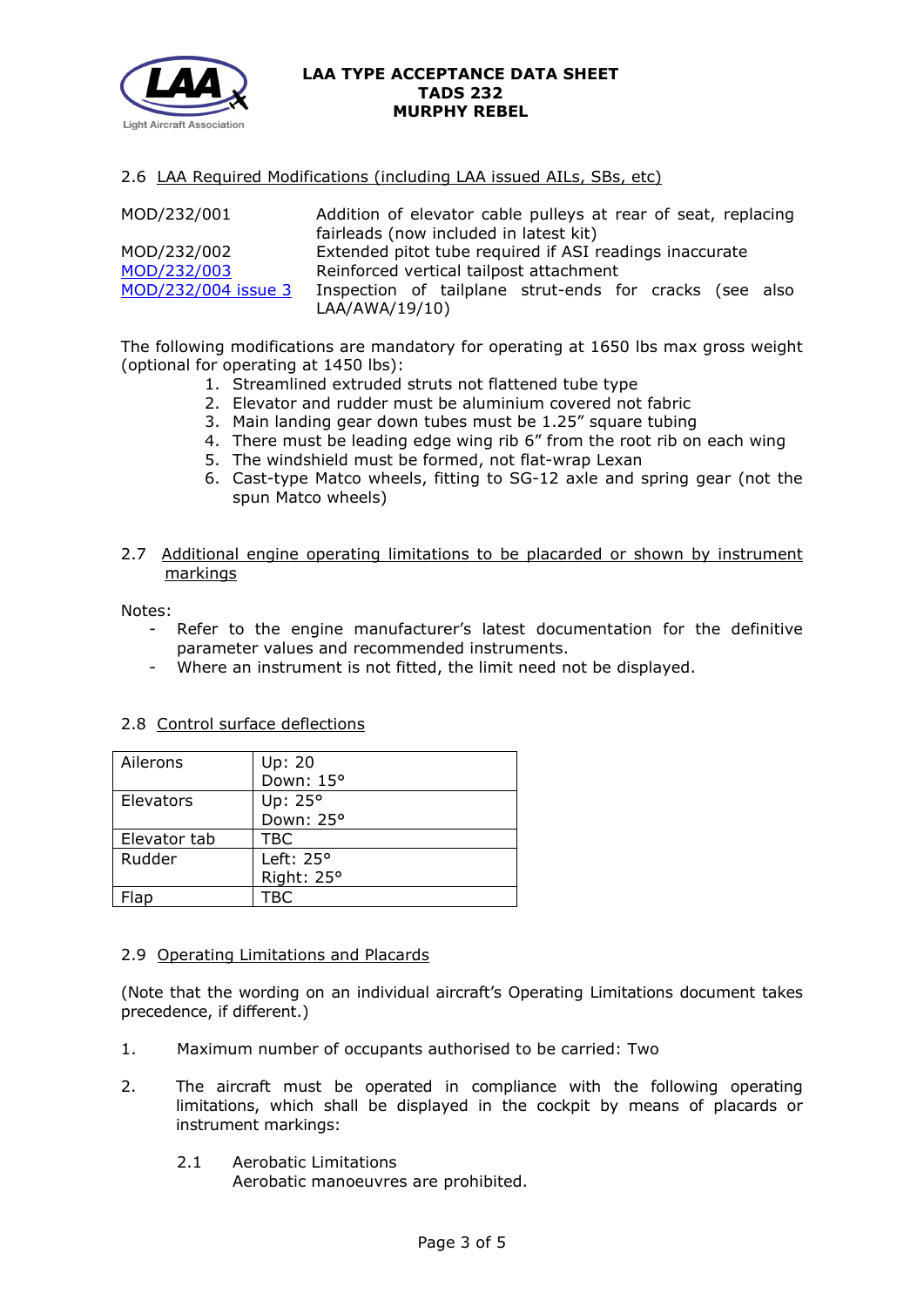

Intentional spinning is prohibited.

- 2.2 Loading Limitations Maximum Total Weight Authorised: 1450 lbs (some examples 1650 lbs) CG Range: 10.85" to 19.7" aft of datum (see bulletin 041096RB) Datum Point is: leading edge of wing.
- 2.3 Engine Limitations Maximum Engine RPM: 5800 (Rotax 912-UL/-ULS), 2800 (Lycoming O-235), 2700 (Lycoming O-320) Maximum continuous engine RPM: 5500 (Rotax 912-UL/-ULS)
- 2.4 Airspeed Limitations Maximum Indicated Airspeed ( $V_{NE}$ ): 143 mph Max Indicated Airspeed Flaps Extended: 80 mph
- 2.5 Other Limitations The aircraft shall be flown by day and under Visual Flight Rules only. Smoking in the aircraft is prohibited.

Additional Placards:

"Occupant Warning - This Aircraft has not been Certificated to an International Requirement"

A fireproof identification plate must be fitted to fuselage, engraved or stamped with aircraft's registration letters.

### 2.10 Maximum permitted empty weight

Not applicable.

# **Section 3 – Advice to owners, operators and inspectors**

3.1 Maintenance Manual

Supplied by Murphy, can be downloaded from Murphy website (check website for current version).

[Maintenance manual](http://www.lightaircraftassociation.co.uk/engineering/TADs/../_In%20draft/232%20Murphy%20Rebel/232/REBMAIN.pdf) dated "6/26/2001"

### 3.2 Standard Options

- Cantilever leg undercarriage or bungee sprung undercarriage
- Pre-moulded wrap-around windscreen

### 3.3 Manufacturer's Information (including Service Bulletins, Service Letters, etc)

In the absence of any over-riding LAA classification, inspections and modifications published by the manufacturer should be satisfied according to the recommendation of